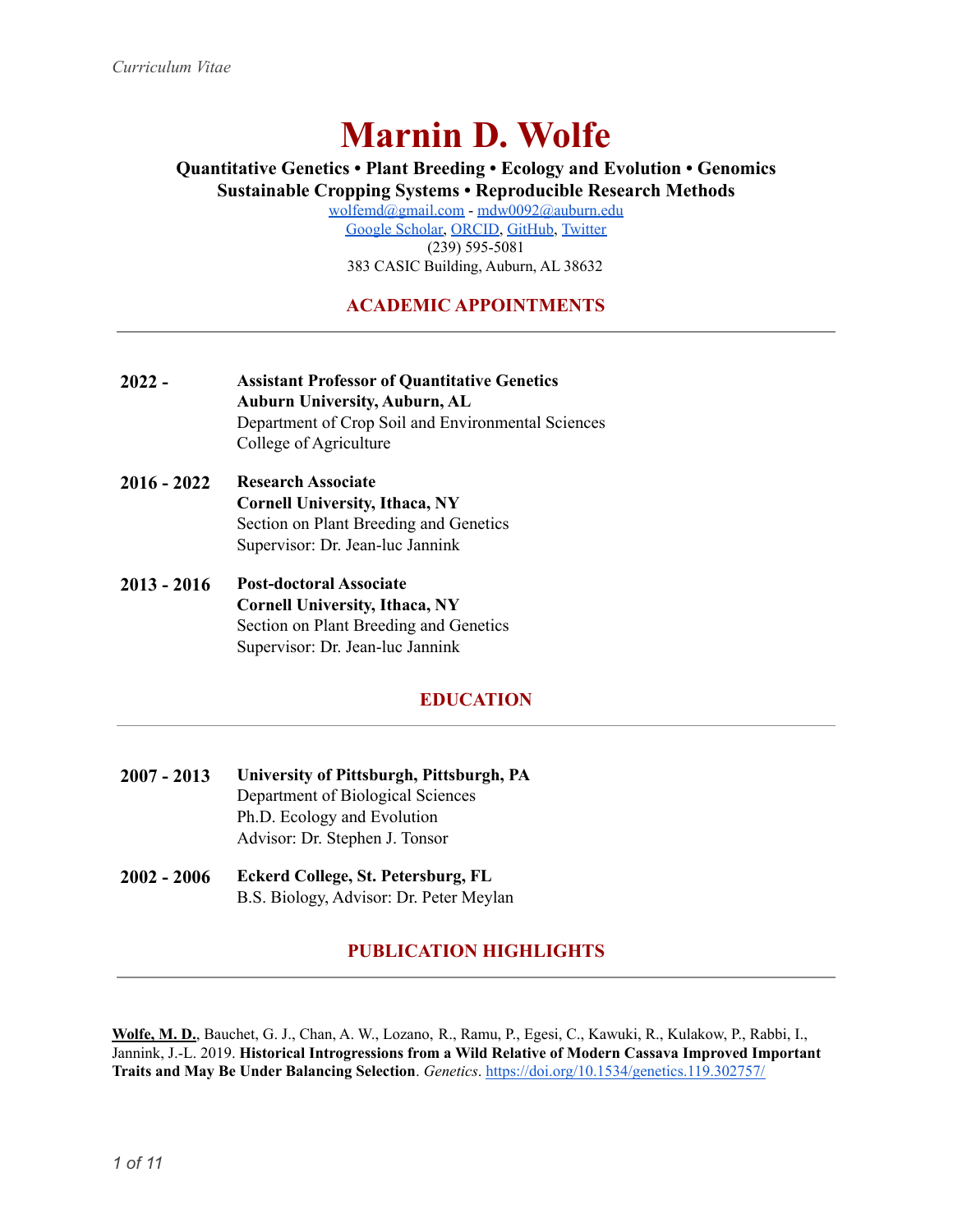This article reveals that large megabase scale historical (1940's) introgressions from a wild relative (*M. glaziovii*) are segregating in modern cultivated cassava (*M. esculenta*) germplasm. We used a combination of association mapping, genomic variance partitioning and prediction to quantify the phenotypic consequences of introgressions. Introgressions accounted for a significant (mean 20%, max 56%) portion of the heritability of tested traits. Our results enable future work to track and target recombination of introgressions, which will increase the efficiency of cassava breeding by allowing simultaneous fixation of beneficial alleles and purging of genetic load.

**Wolfe, M.D.**, D. Pino Del Carpio, O. Alabi, C. Egesi, L.C. Ezenwaka, U.N. Ikeogu, R.S. Kawuki, I.S. Kayondo, P. Kulakow, R. Lozano, I.Y. Rabbi, E. Williams, A.A. Ozimati, and J.-L. Jannink. 2017. **Prospects for genomic selection in cassava breeding.** *The Plant Genome*. <https://doi.org/10.3835/plantgenome2017.03.0015>

This study represents an extensive evaluation genomic prediction in cassava. I selected it as it was the culmination of quite a lot of analysis done to support applied breeding efforts. We thoroughly investigated and compared methods and scenarios of prediction in three breeding program's training populations. We also test training population optimization using a genetic algorithm to select lines for phenotyping. We present a schematic for proceeding with genomic selection in cassava. We conclude that prediction accuracies are acceptable and are improving with training population size, justifying continued investment in GS for cassava breeding.

**Wolfe, M.D.**, P. Kulakow, I.Y. Rabbi, and J.-L. Jannink. 2016. **Marker-Based Estimates Reveal Significant Non-additive Effects in Clonally Propagated Cassava (Manihot esculenta): Implications for the Prediction of Total Genetic Value and the Selection of Varieties.** *G3: Genes|Genomes|Genetics*. <https://doi.org/10.1534/g3.116.033332>

I selected this study because it has had a lasting impact on how we think about selection in clonal crop breeding, at least for cassava. We used genomic mixed-models with dominance and epistasis covariance matrices to quantify the genetic variation for three key traits in a breeding population of cassava. We confirmed previous findings based on diallel crosses that non-additive variation is significant for esp. root yields. We showed that including dominance and epistasis improved prediction accuracies for root yields, but not for dry matter content. The implication of this work has been that we now consider the inclusion of dominance and epistasis (non-additive effects) in genomic predictions, especially for root yields. Selection of a clone for advancement as a variety should be made based on predictions of *total* genetic merit (additive plus non-additive effects). Selection of parents, in contrast, relies on an additive-only prediction of the breeding value.

**Wolfe, M.D.**, I.Y. Rabbi, C. Egesi, M. Hamblin, R. Kawuki, P. Kulakow, R. Lozano, D.P. del Carpio, P. Ramu, and J.-L. Jannink. 2016. **Genome-wide association and prediction reveals the genetic architecture of cassava mosaic disease resistance and prospects for rapid genetic improvement.** *Plant Genome*. <https://doi.org/10.3835/plantgenome2015.11.0118>

I selected to highlight this study as it represents the first genome-wide association study conducted in cassava and also my first contribution to the cassava breeding and genetics literature. We studied the genetic architecture and prediction of cassava mosaic disease resistance. We found that cassava mosaic disease resistance has a narrow genetic basis in breeding germplasm. We also found evidence that two possibly epistatic loci and/or multiple resistance alleles segregate at a single major QTL. This study led to the development of locus-targeted (KASP-based) markers which are currently in use for marker-assisted selection. Cassava mosaic disease is increasingly rare among advanced breeding lines.

Iragaba, P., Kawuki, R.S., Bauchet, G., Ramu, P., Tufan, H. A., Earle, E.D., Gore, M.A. and **Wolfe, M**. 2020. **Genomic characterization of Ugandan smallholder farmer-preferred cassava (***Manihot esculenta* **Crantz) varieties.** *Crop Science*. [https://doi.org/10.1002/csc2.20152.](https://doi.org/10.1002/csc2.20152)

I selected this work as it represents my first senior author article. The first author was a graduate student with whom I worked as a mentor extensively, including supervising the planning, implementation, analysis and writing of this study. The work itself is quite interesting with regards to the landscape in Uganda of cassava landraces. We conducted an genetic analysis of 547 samples of cassava grown by 192 smallholder farmers in Uganda. Among our discoveries, a landrace that appears to be an interspecific hybrid with introgressions from *M. glaziovii*. We conclude that available breeding germplasm are genetically representative of the genotypes currently grown by farmers.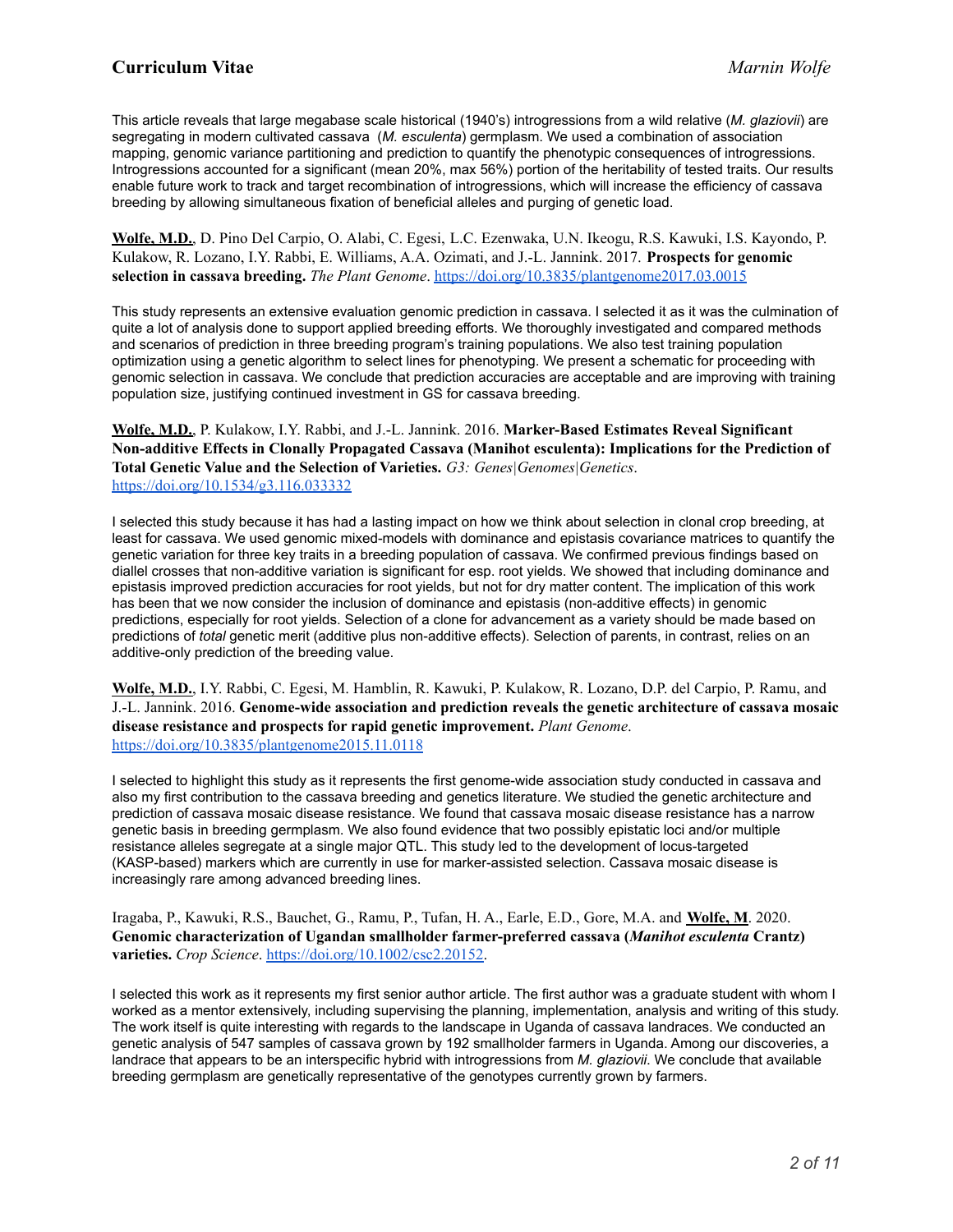# **Curriculum Vitae** *Marnin Wolfe*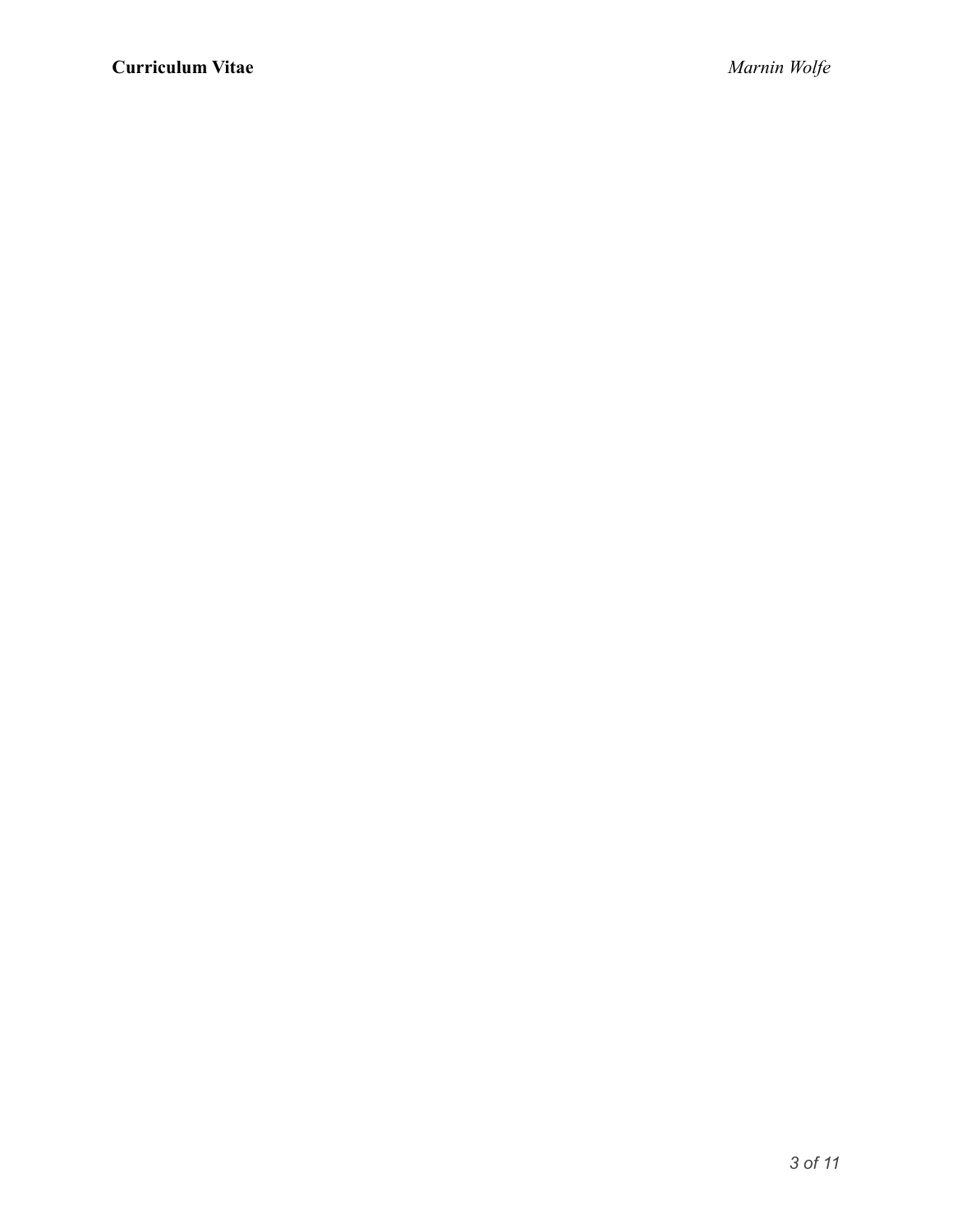# **UPCOMING PUBLICATIONS**

- 1. Morales, N., …. **Wolfe, M.**, … Mueller, L. 2022. Breedbase: a digital ecosystem for modern plant breeding. *In Review*.
- 2. Moore, V., **Wolfe, M.**, Chopra, R., Lorenz. A., Moore, K., Roberts, L., Ryan, M.R., Schlautman, B. 2022. Plant breeding for intercropping in temperate field crop systems: a review. *In Review.*

### **PEER-REVIEWED PUBLICATIONS [\(Google Scholar\)](https://scholar.google.com/citations?hl=en&user=jfdW8SkAAAAJ&view_op=list_works)**

- 3. Chalermpol, P., Aiemnaka, P., Nathaisong, P., Hunsawattanakul, S., Fungfoo, P., Rojanaridpiched, C., Vichukit, V., Kongsil, P., Kittipadakul, P., Wannarat, W., Chunwongse, J., Tongyoo, P., Kijkhunasatian, C., Chotineeranat, S., Piyachomkwan, K., **Wolfe, M.**, Jannink, J-L., Sorrels, M. 2022. Genome Wide Association Mapping and Genomic Prediction of Yield-related Traits and Starch Pasting Properties in Cassava. Theoretical and Applied Genetics. Volume 135, pages 145–171. <https://doi.org/10.1007/s00122-021-03956-2>
- 4. **Wolfe, M.**, Chan, A.W., Kulakow, P., Rabbi, I.Y. and J-L. Jannink. 2021. Genomic mating in outbred species: predicting cross usefulness with additive and total genetic covariance matrices. Genetics, Volume 219 (3), <https://doi.org/10.1093/genetics/iyab122>
- 5. Esuma, W., Ozimati, A., Kulakow, P., Gore, M., **Wolfe, M.**, Nuwamanya, E., Egesi, C., and Kawuki, R.. 2021. Effectiveness of genomic selection for improving provitamin A carotenoid content and associated traits in cassava. G3 Genes|Genomes|Genetics, Volume 11, Issue 9, September 2021, jkab160, <https://doi.org/10.1093/g3journal/jkab160>
- 6. **Wolfe, M.**, Kantar, M., Jannink, J-L., N. Santantonio. 2021. Multi-species genomics-enabled selection for improving agroecosystems across space and time. *Front. Plant Sci.* <https://doi.org/10.3389/fpls.2021.665349>
- 7. Rabbi, I.Y., Kayondo, S.J., Bauchet, G., Muyideen, Y., Aghogho, C.I., Ogunpaimo, K., Uwugiaren, R., Ipkan, A.S., Peteti, P., Agbona, A., Parkes, E., Ezenwaka, L., **Wolfe, M.**, Jannink, J-L., Egesi, C., Kulakow, P. Genome-wide association analysis reveals new insights into the genetic architecture of defensive, agro-morphological and quality-related traits in cassava. *Plant Molecular Biology.* [https://doi.org/10.1007/s11103-020-01038-3.](https://doi.org/10.1007/s11103-020-01038-3)
- 8. Omar Yonis, B., Pino del Carpio, D., **Wolfe, M.**, Jannink, J.-L., & Rabbi, I. 2020. Improving root characterisation for genomic prediction in cassava. *Scientific Reports*. [https://doi.org/10.1038/s41598-020-64963-9.](https://doi.org/10.1038/s41598-020-64963-9)
- 9. Iragaba, P., Kawuki, R.S., Bauchet, G., Ramu, P., Tufan, H. A., Earle, E.D., Gore, M.A. and **Wolfe, M**. 2020. Genomic characterization of Ugandan smallholder farmer-preferred cassava (*Manihot esculenta* Crantz) varieties. *Crop Science*. [https://doi.org/10.1002/csc2.20152.](https://doi.org/10.1002/csc2.20152)
- 10. Ibrahim, M.S., Kulembeka, H., Mtunda, K., Mrema, E.O., Salum, K; **Wolfe, M.**; Rabbi, I.Y., Egesi, C., Kawuki, R., Ozimati, A., Lozano, R., Jannink, J-L. 2020. Genomic prediction and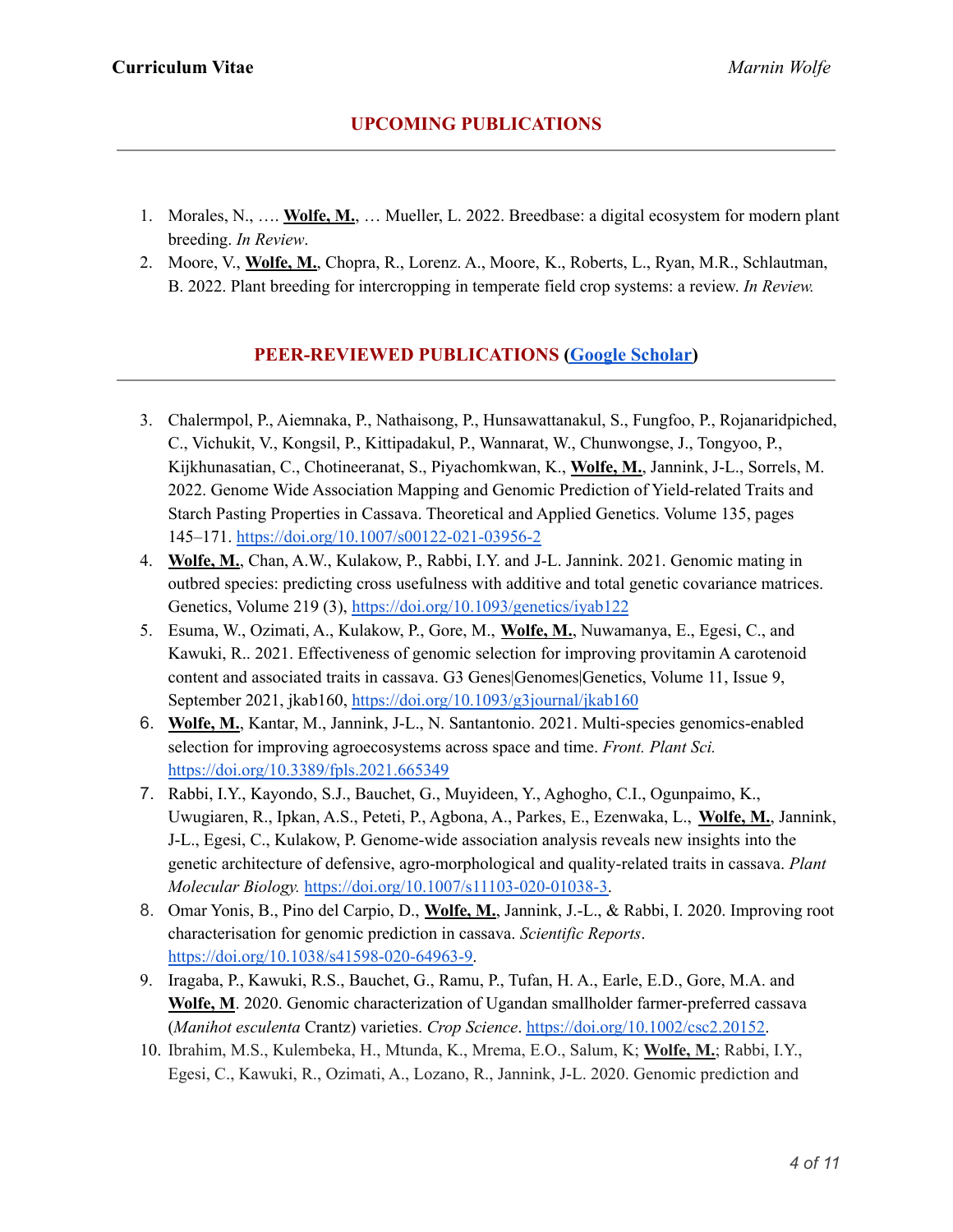quantitative trait locus discovery in a cassava training population constructed from multiple breeding stages. *Crop Science.* <https://doi.org/10.1002/csc2.20003>

- 11. Ikeogu, U.N., Akdemir, D., **Wolfe, M.**, Okeke, U.G., Amaefula, C., Jannink, J-L. and Egesi, C.N. 2019. Genetic Correlation, Genome-Wide Association and Genomic Prediction of Portable NIRS Predicted Carotenoids in Cassava Roots. Frontiers in Plant Science. *Frontiers in Plant Science.* <https://doi.org/10.3389/fpls.2019.01570>
- 12. **Wolfe, M. D.**, Bauchet, G. J., Chan, A. W., Lozano, R., Ramu, P., Egesi, C., Kawuki, R., Kulakow, P., Rabbi, I., Jannink, J.-L. 2019. Historical Introgressions from a Wild Relative of Modern Cassava Improved Important Traits and May Be Under Balancing Selection. *Genetics*. https://doi.org/10.1534/genetics.119.302757.
- 13. Kawuki, R.S., Williams E., Ozimati, A., Kayondo, I.S., Nandudu, L., **Wolfe, M.D.** 2019. Alternative Approaches For Assessing Cassava Brown Streak Root Necrosis To Guide Resistance Breeding And Selection. *Frontiers In Plant Science.* <https://doi.org/10.3389/fpls.2019.01461>
- 14. Ozimati, A., Kawuki, R., Esuma, W., Kayondo, S. I., Pariyo, A., **Wolfe, M.**, & Jannink, J.-L. 2019. Genetic Variation and Trait Correlations in an East African Cassava Breeding Population for Genomic Selection. *Crop Science*, *59*(2), 460. <https://doi.org/10.2135/cropsci2018.01.0060>
- 15. Ozimati, A., Kawuki, R., Esuma, W., Kayondo, I. S., **Wolfe, M.**, Lozano, R., … Jannink, J.-L. (2018). Training Population Optimization for Prediction of Cassava Brown Streak Disease Resistance in West African Clones. *G3: Genes|Genomes|Genetics*, *8*, g3.200710.2018. <https://doi.org/10.1534/g3.118.200710>
- 16. Ismail, K., D.P. del Carpio, R. Lozano, A. Ozimati, **M.D. Wolfe**, Y. Baguma, V.E. Gracen, O. Samuel, M. Ferguson, R.S. Kawuki, and J. Jean-Luc. 2017. Genome-wide association mapping and genomic prediction unravels CBSD resistance in a Manihot esculenta breeding population. *Sci. Rep. 8(1): 1549.* <https://doi.org/10.1038/s41598-018-19696-1>
- 17. Del Carpio, D.P., R. Lozano, **M.D. Wolfe**, J-L. Jannink. Genome-Wide Association Studies and Heritability Estimation in the Functional Genomics Era. 2018. In: Population Genomics, pp 351-425. Springer.
- 18. **Wolfe, M.D.**, D. Pino Del Carpio, O. Alabi, C. Egesi, L.C. Ezenwaka, U.N. Ikeogu, R.S. Kawuki, I.S. Kayondo, P. Kulakow, R. Lozano, I.Y. Rabbi, E. Williams, A.A. Ozimati, and J.-L. Jannink. 2017. Prospects for genomic selection in cassava breeding. *Plant Genome,* 10(3): 1–19. <https://doi.org/10.3835/plantgenome2017.03.0015>
- 19. Hickey, J.M., T. Chiurugwi, I. Mackay, W. Powell and **[Implementing](https://www.nature.com/ng/journal/v49/n9/full/ng.3920.html#group-1) Genomic Selection in CGIAR Breeding Programs Workshop [Participants](https://www.nature.com/ng/journal/v49/n9/full/ng.3920.html#group-1)**. 2017. Genomic prediction unifies animal and plant breeding programs to form platforms for biological discovery. *Nature Genet.* 49(9): 1297–1303. <https://doi.org/10.1038/ng.3920>
- 20. Charvet, C.J., G. Šimić, I. Kostović, V. Knezović, M. Vukšić, M.B. Leko, E. Takahashi, C.C. Sherwood, **M.D. Wolfe**, and B.L. Finlay. 2017. Coevolution in the timing of GABAergic and pyramidal neuron maturation in primates. *Proc. R. Soc. B Biol. Sci*. 284(1861).
- 21. Rabbi, I.Y., L.I. Udoh, **M.D. Wolfe**, E.Y. Parkes, M.A. Gedil, D. Alfred, R. Punna, J. Jean-Luc, and K. Peter. 2017. Genome-wide association mapping of correlated traits in cassava: dry matter and total carotenoid content. *Plant Genome,* 10(3): 1–14. <https://doi.org/10.3835/plantgenome2016.09.0094>
- 22. **Wolfe, M.D.**, P. Kulakow, I.Y. Rabbi, and J.-L. Jannink. 2016. Marker-Based Estimates Reveal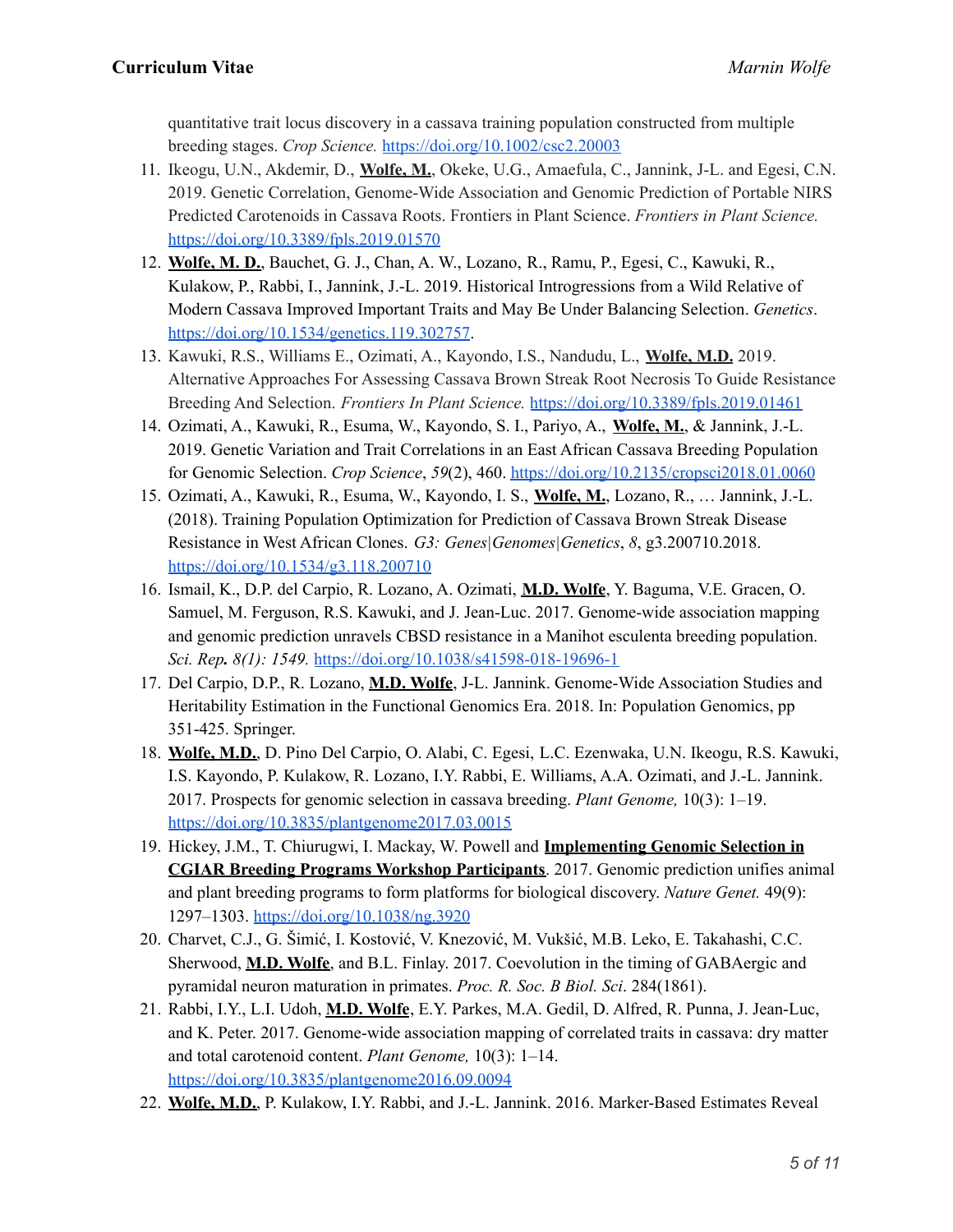Significant Non-additive Effects in Clonally Propagated Cassava (Manihot esculenta): Implications for the Prediction of Total Genetic Value and the Selection of Varieties. *Genes|Genomes|Genetics*, 6(November): 3497-3506. <https://doi.org/10.1534/g3.116.033332>

- 23. **Wolfe, M.D.**, I.Y. Rabbi, C. Egesi, M. Hamblin, R. Kawuki, P. Kulakow, R. Lozano, D.P. del Carpio, P. Ramu, and J.-L. Jannink. 2016. Genome-wide association and prediction reveals the genetic architecture of cassava mosaic disease resistance and prospects for rapid genetic improvement. *Plant Genome* 9(2): 1–13. <https://doi.org/10.3835/plantgenome2015.11.0118>
- 24. **Wolfe, M.D.** & S.J. Tonsor. 2014. Adaptation to spring heat and drought in northeastern Spanish Arabidopsis thaliana. *New Phytol.*, 201, 323–34. <https://doi.org/10.1111/nph.12485>
- 25. **Wolfe, M.D.** 2013. Life history and carbon economic trade-offs adapting an annual plant across a climate gradient. *University of Pittsburgh.* [Dissertation](http://d-scholarship.pitt.edu/19787/7/Wolfe_ETD_2013_V3.pdf) Link.
- 26. **Wolfe, M.D.**, E.M. Monroe, and D.J. Berg. 2007. Population Genetic Structure of the Freshwater Mussel *Lampsilis siliquoidea* (Bivalvia: Unionidae) In the Darby Creek Watershed, Central Ohio. *Journal of Young Investigators* 16(3),

[https://www.jyi.org/2007-march/2017/11/11/population-genetic-structure-of-the-freshwater-muss](https://www.jyi.org/2007-march/2017/11/11/population-genetic-structure-of-the-freshwater-mussel-lampsilis-siliquoidea-bivalvia-unionidae-in-the-darby-creek-watershed-central-ohio) [el-lampsilis-siliquoidea-bivalvia-unionidae-in-the-darby-creek-watershed-central-ohio](https://www.jyi.org/2007-march/2017/11/11/population-genetic-structure-of-the-freshwater-mussel-lampsilis-siliquoidea-bivalvia-unionidae-in-the-darby-creek-watershed-central-ohio)

# **TEACHING EXPERIENCE**

| <b>Short Courses</b><br>and Workshops | Breeding Data Science Working Group. Lead a periodic workshop and<br>working group supporting graduate students and post-docs, esp. to re:<br>genomic selection.<br>March 2020 - Ongoing |
|---------------------------------------|------------------------------------------------------------------------------------------------------------------------------------------------------------------------------------------|
|                                       | Statistical methods for genomic prediction. GOBII/NGC Workshop.<br>Co-taught with Dr. Guillaume Bauchet at the Boyce Thompson Institute. Oct.<br>11th, 2018.                             |
|                                       | Genomic selection in theory and practice. Co-taught with Dr. Jean-luc<br>Jannink. Excellence in Breeding (EiB) project. Amsterdam, Netherlands.<br>Sept. 24-27, 2018.                    |
|                                       | <b>Breeding Data Analysis in R.</b> National Root Crops Resources Research<br>Institute (NaCRRI), Namulonge, Uganda. August 2017                                                         |
|                                       | Data analysis, including genomic selection in R. International Institute for<br>Tropical Agriculture (IITA), Ibadan, Nigeria. October 2016                                               |
|                                       | Data analysis, including genomic selection and GWAS in R. National Root<br>Crops Research Institute, Umudike, Nigeria. May 2015                                                          |
|                                       | Statistical methods for genomic prediction. Texas A&M University, College<br>Station, Texas. September 4th, 2015.                                                                        |
|                                       | Why plants rule the world (and how they do it). Phipps Conservatory High                                                                                                                 |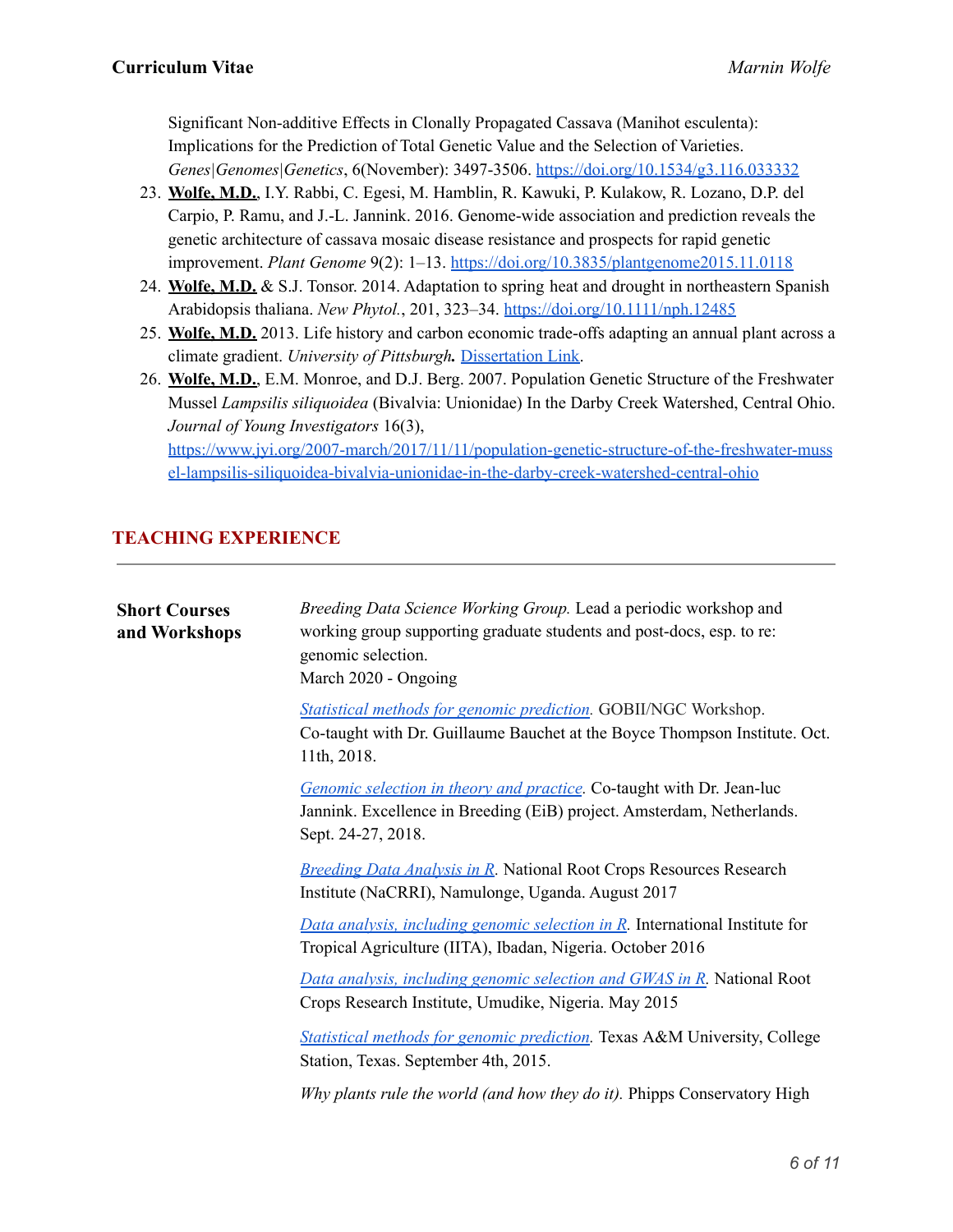School Internship Program: Learning for a Greener Future. Pittsburgh, PA. July, 2013; June 2012.

| <b>Graduate Teaching</b>         | Ecology Laboratory<br><b>Fall 2008</b>                                                      |
|----------------------------------|---------------------------------------------------------------------------------------------|
|                                  | <b>Genetics Recitation</b><br>Spring 2009, Summer 2009, Spring 2010, Fall 2010, Spring 2011 |
|                                  | Field Botany<br>Summer 2011                                                                 |
|                                  | Intro Biology Lab<br>Summer 2011                                                            |
| Undergraduate<br><b>Teaching</b> | Biodiversity I & II<br>Fall 2004, Spring 2005                                               |

# **LEADERSHIP, MENTORSHIP, MANAGEMENT**

| Quality<br><b>Champions</b><br>leadership                     | <b>Quality Champions, a NextGen Cassava Project-wide cross-functional team</b><br>dedicated to improving the quality of data- and field-related practices in plant<br>breeding. I led the creation and organization of this group starting in late 2017.                                                                                                                                                  |
|---------------------------------------------------------------|-----------------------------------------------------------------------------------------------------------------------------------------------------------------------------------------------------------------------------------------------------------------------------------------------------------------------------------------------------------------------------------------------------------|
| <b>Genomic selection</b><br>and bioinformatics<br>coordinator | Since 2013, I have led the application of bioinformatics and genomics-enabled<br>prediction that supports cassava breeding project-wide (5 breeding programs, 4<br>countries). In this integral role, I ensure communication and time-sensitive<br>coordination between stakeholders and team members distributed across continents<br>and time zones, and provide decision support to breeding programs. |
| <b>Mentorship</b>                                             | I have been honored to mentor and participate in the supervision of graduate and<br>undergraduate students since my own PhD work. Since 2013 in particular, I have had<br>an important role in advising from start-to-PhD many students, including: Drs. Alfred<br>Ozimati, Paula Iragaba, Ugochukwu Ikeogu, Ariel Chan, Roberto Lozano, Olumide<br>Alabi.                                                |

**PROFESSIONAL EXPERIENCE**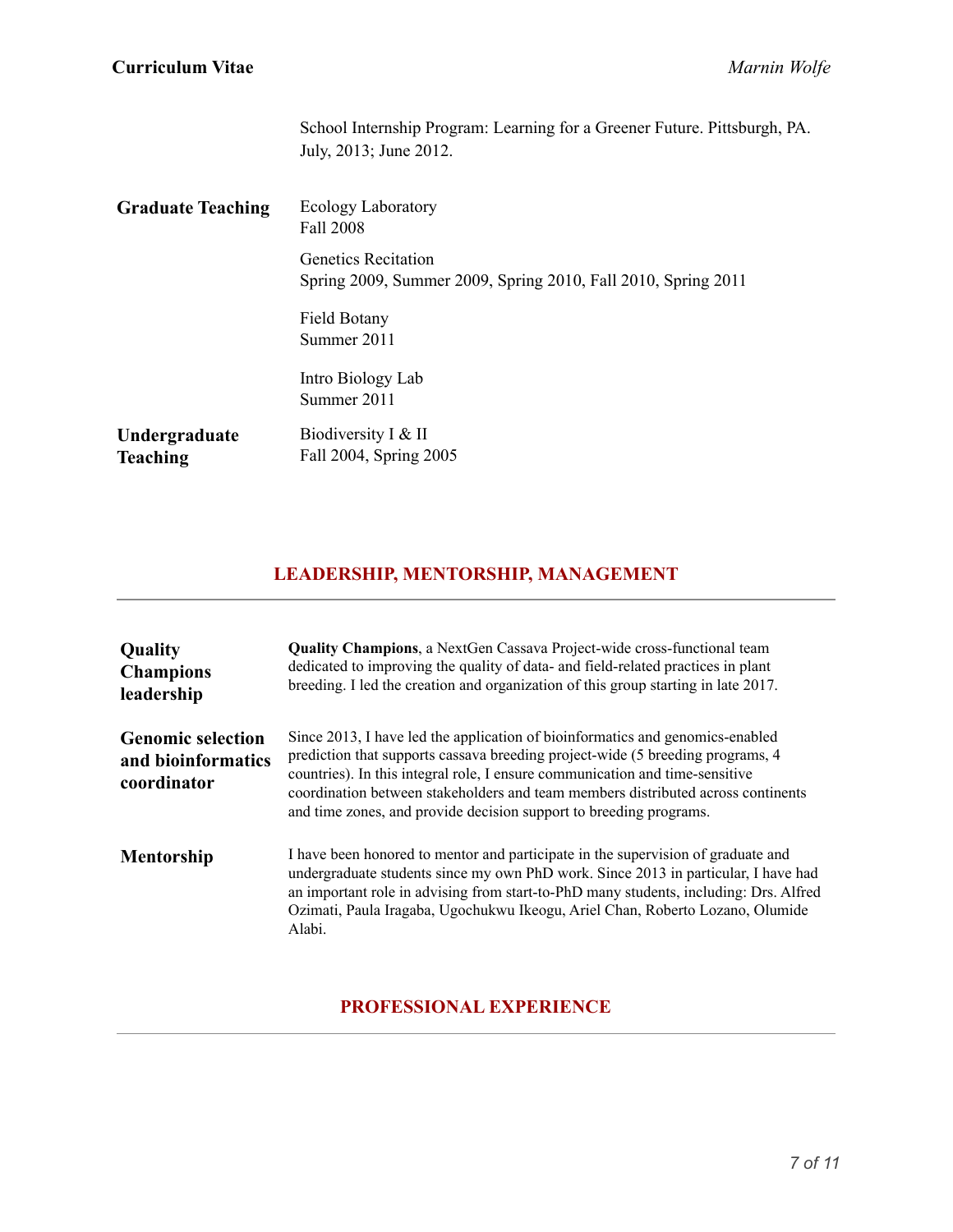| <b>Peer Reviewer</b>                   | Genetics, Frontiers in Plant Science, The Plant Genome Journal, Heredity, Scientia<br>Agricola, American Journal of Botany, Crop Science*, BMC Plant Biology,<br>Ecology Letters, Journal of Environmental and Experimental Botany, Journal of the<br>Linnaean Society, Plant Molecular Biology, Crop Breeding, Genetics and Genomics<br>*2017 Outstanding Reviewer Award |
|----------------------------------------|---------------------------------------------------------------------------------------------------------------------------------------------------------------------------------------------------------------------------------------------------------------------------------------------------------------------------------------------------------------------------|
| <b>Professional</b><br><b>Training</b> | <b>Optimization of Plant Breeding Systems.</b> Training in operations research<br>methods by Bill Beavis, Lizhi Wang, Guiping Hu, Sotirios Archontoulis and<br>Deniz Akdemir. May 20-24th, 2019.                                                                                                                                                                          |
|                                        | HFP Leadership Training, sponsored by the Bill and Melinda Gates<br>Foundation. Oct. 13-15, 2018.                                                                                                                                                                                                                                                                         |
|                                        | Two intensive courses: (1) Statistical Genetics of Quantitative Traits and<br><b>Complex Disease</b> with Dr. Matthew Robinson, (2) Genomic Selection in<br>the Era of Genome Sequencing with Dr. Ben Hayes. 5th International<br>Conference on Quantitative Genetics. June 2016.                                                                                         |
|                                        | Plant and Animal Association Mapping. 15th Annual Summer Institute in<br>Statistical Genetics. University of Washington, Seattle, WA. 2010                                                                                                                                                                                                                                |
| <b>Affiliations</b>                    | Genetics Society of America, 2019-                                                                                                                                                                                                                                                                                                                                        |
| <b>Other</b>                           | Graduate Recruiting Coordinator, 2011                                                                                                                                                                                                                                                                                                                                     |
|                                        | Category Judge in Biology, Pittsburgh Regional Science Fair, 2010                                                                                                                                                                                                                                                                                                         |
|                                        | Seminar Coordinator, Ecology & Evolution Seminar Series, 2008-2009                                                                                                                                                                                                                                                                                                        |
| <b>Grants</b>                          | Sigma Xi Grant-in-Aid Award, 2009                                                                                                                                                                                                                                                                                                                                         |
|                                        | Contributor, Next Generation Cassava Breeding Phase II, Bill & Melinda<br>Gates Foundation + DFID $(\sim$ \$35M USD total).                                                                                                                                                                                                                                               |

#### **PRESENTATIONS**

**Talks** Wolfe, M. and Jannink, J-L. **Genomic mate selection for clonally propagated crops: improving the chance of breeding top ranking clones by predicted variance in total genetic merit.** 6th International Conference on Quantitative Genetics*. Selected oral presentation,* **Nov. 3rd, 2020**. Video via [Google](https://drive.google.com/file/d/1T3Rep4zQIh8Ovi4-BMF2sjTre6uls8D3/view?usp=sharing) Drive.

> Wolfe, M. and Jannink, J-L Update on Genotyping, Imputation, Genomic Prediction and Mate Selection Research. NextGen Cassava Virtual Annual Meeting. September 29th, 2020. Video via [Google](https://docs.google.com/presentation/d/17WvoKZOmEyRswZiBrPOgfpO6wYgkornogEI1xkr2Jxk/edit?usp=sharing) Drive.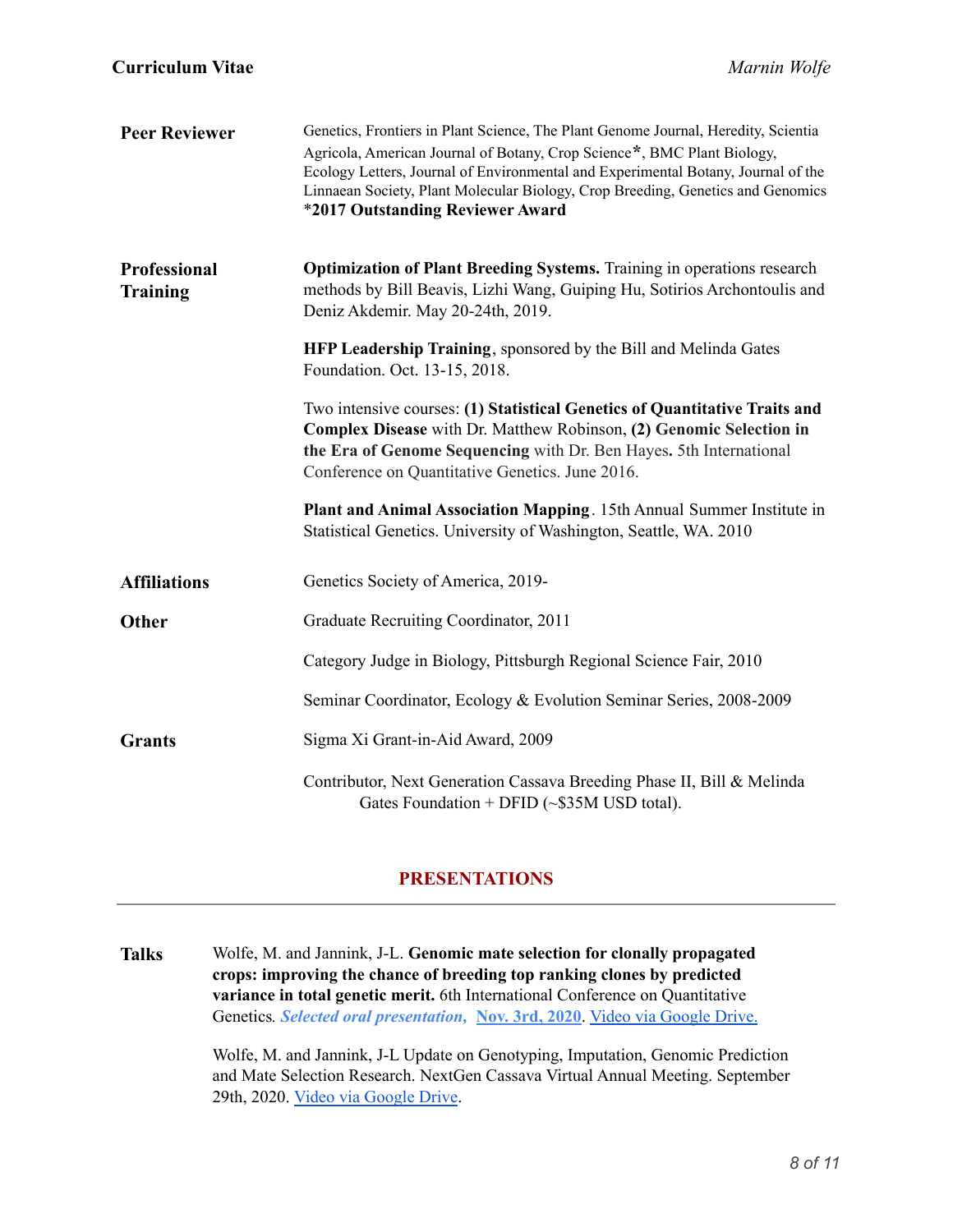Wolfe, M. and Jannink, J-L. **Mate selection criteria for (outbred) clonal crops based on multi-trait prediction of the additive and total genetic genetic (co)variance of untested cassava crosses.** University of Edinburgh Computational Biology Discussion Group, June 9, 2020. <https://vimeo.com/427452738>

Wolfe, M.D., et al. 2018. **Introgressions from** *Manihot glaziovii* **play important roles in modern cassava breeding**. Presented at the Cassava Genomics session, PAG XXVI on January  $16<sup>th</sup>$ , 2018.

Wolfe, M. D. **Genomic Selection: Prediction Methodology & Practical Application.** Video Lecture Presentation to the Regional Southeast Asian Cassava Breeder's Network Training on November 22<sup>nd</sup>, 2016.

Wolfe, M. D., Jean-Luc Jannink, *et al*., **Next Generation Cassava Breeding: Progress Implementing Genomic Selection**. *Plenary seminar presented to the World Congress on Root and Tuber Crops in Nanning, China on January 21 st , 2016.*

Wolfe, M. D. and I.Y. Rabbi. **Genomic Selection in RTB Crops**. *Presented to the Implementing GS in CGIAR Breeding meeting in Montpellier, France on December 7 th , 2015.*

Wolfe, M. D., Jannink, J-L *et al*. **Next Generation Cassava Breeding: First attempts at Genomic Selection**. *Presented to the Plant Breeding Symposium at Texas A&M University, College Station, Texas on September 3 rd , 2015*

**Talks, cont.** Wolfe, M. D., Jannink, J-L *et al*. **Next Generation Cassava Breeding: First attempts at Genomic Selection**. *Presented to the Cassava Forum at Kasetsart University, Bangkok Thailand on June 15 th , 2015*

> Wolfe, M.D. & Jannink, J-L. **GWAS and GS: First attempts in Cassava**. *Presented to the Department of Plant Breeding and Genetics, Cornell University on March 10 th , 2015*

> Wolfe, M.D., Rabbi, I.Y., Jannink, J-L. et al. **The Genomic Architecture of Cassava Mosaic Disease Resistance.** *Presented at Plant and Animal Genome Conference XXIII on January 13 th , 2015*.

> Wolfe, M.D. The role of rosette economic variation in adaptation across a climate gradient in Arabidopsis thaliana. *Presented at the 2013 Conference of the Society for the Study of Evolution in Snowbird, UT,* on June 23 rd , 2013*.*

> Wolfe, M.D. The Tortoise and the Hare: Mediterranean vs. Montane Adaptation in *Arabidopsis thaliana*. *Presented at the First Joint Congress on Evolutionary Biology in Ottawa, ON, CA on July 7<sup>th</sup>, 2012.*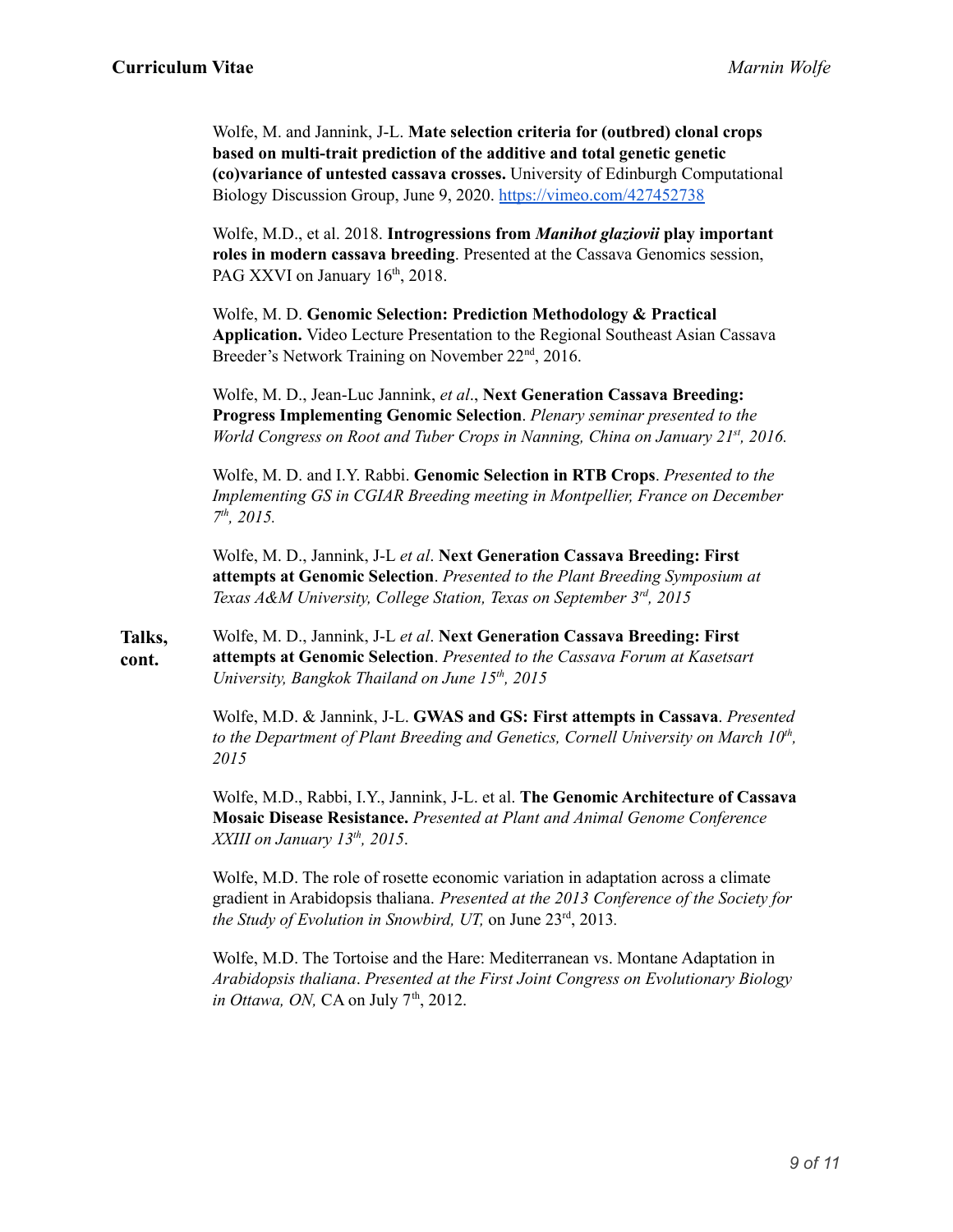**Posters** Wolfe, M. and Jannink, J-L. **Genomic mate selection for outbred clonal crops: predicting offspring variance in additive and total merit.** *The* (virtual) *Allied Genetics Conferences (TAGC)*, April 17, 2020. View poster via [FigShare](https://tagc2020.figshare.com/articles/poster/Genomic_mate_selection_for_clonally_propagated_crops_improving_the_chance_of_breeding_top_ranking_clones_by_predicted_variance_in_total_genetic_merit/12149085/1).

> Wolfe, M.D., Guillaume Bauchet, Dunia Pino Del Carpio, Chiedozie Egesi, Robert S. Kawuki, Peter Kulakow, Ramu Punna, Ismail Y. Rabbi, Jean-Luc Jannink. **Introgressed Manihot glaziovii alleles segregate in cassava germplasm and influence key traits.** Presented at the first annual Three Rivers Evolution Event (TREE) in Pittsburgh, PA on September  $9<sup>th</sup>$ , 2017.

> Wolfe, M.D., Guillaume Bauchet, Dunia Pino Del Carpio, Chiedozie Egesi, Robert S. Kawuki, Peter Kulakow, Ramu Punna, Ismail Y. Rabbi, Jean-Luc Jannink. **Introgressed genome segments from Manihot glaziovii impact key phenotypes in cassava (M. esculenta) germplasm.** Presented at the Gordon Conference on Quantitative Genetics in Galveston, TX on March  $1<sup>st</sup>$  and  $2<sup>nd</sup>$ , 2017.

> Wolfe, M.D., P. Kulakow, I.Y. Rabbi and J-L Jannink. 2016. **Significant non-additive variance in clonally propagated cassava detected with genome-wide** markers. Presented at the 5<sup>th</sup> International World Congress on Quantitative Genetics in Madison, WI on June  $15<sup>th</sup>$ , 2016.

> Wolfe, M.D., P. Kulakow, I.Y. Rabbi and J-L Jannink. 2016. **Non-additive effects in clonally propagated cassava revealed by genome-wide markers: implications for prediction of total genetic value and selection of varieties.** Presented at the Plant and Animal Genome Conference on January 5<sup>th</sup>, 2016.

**Posters, cont.** Wolfe, M.D. & S.J. Tonsor. 2013. **Adaptive shifts in time and resources from vegetative to reproductive structures across a climate gradient in Arabidopsis thaliana.** Presented at the 2013 Conference of the Society for the Study of Evolution on June 24<sup>th</sup>, 2013.

> Wolfe, M.D. & S.J. Tonsor. 2013. **Heat and drought avoidance is traded-off for winter weather tolerance leading to local adaptation along an elevation gradient in N.E. Spanish Arabidopsis thaliana.** Presented at the 2013 Graduate Student Research Expo on March 21<sup>st</sup>, 2013.

> Wolfe, M.D. & S.J. Tonsor. 2009. **Differentiation across the climatic niche of Arabidopsis thaliana.** Presented at the 2009 Conference of the Society for the Study of Evolution on June 14<sup>th</sup>, 2009.

> Wolfe, M.D. & S.J. Tonsor. 2008. **Responses to heat and drought in two species of Collinsia from contrasting environments.** Presented at the 2008 Graduate Student Research Expo on March 4<sup>th</sup>, 2008.

#### **REFERENCES**

**Jean-Luc Jannink, Ph. D.**